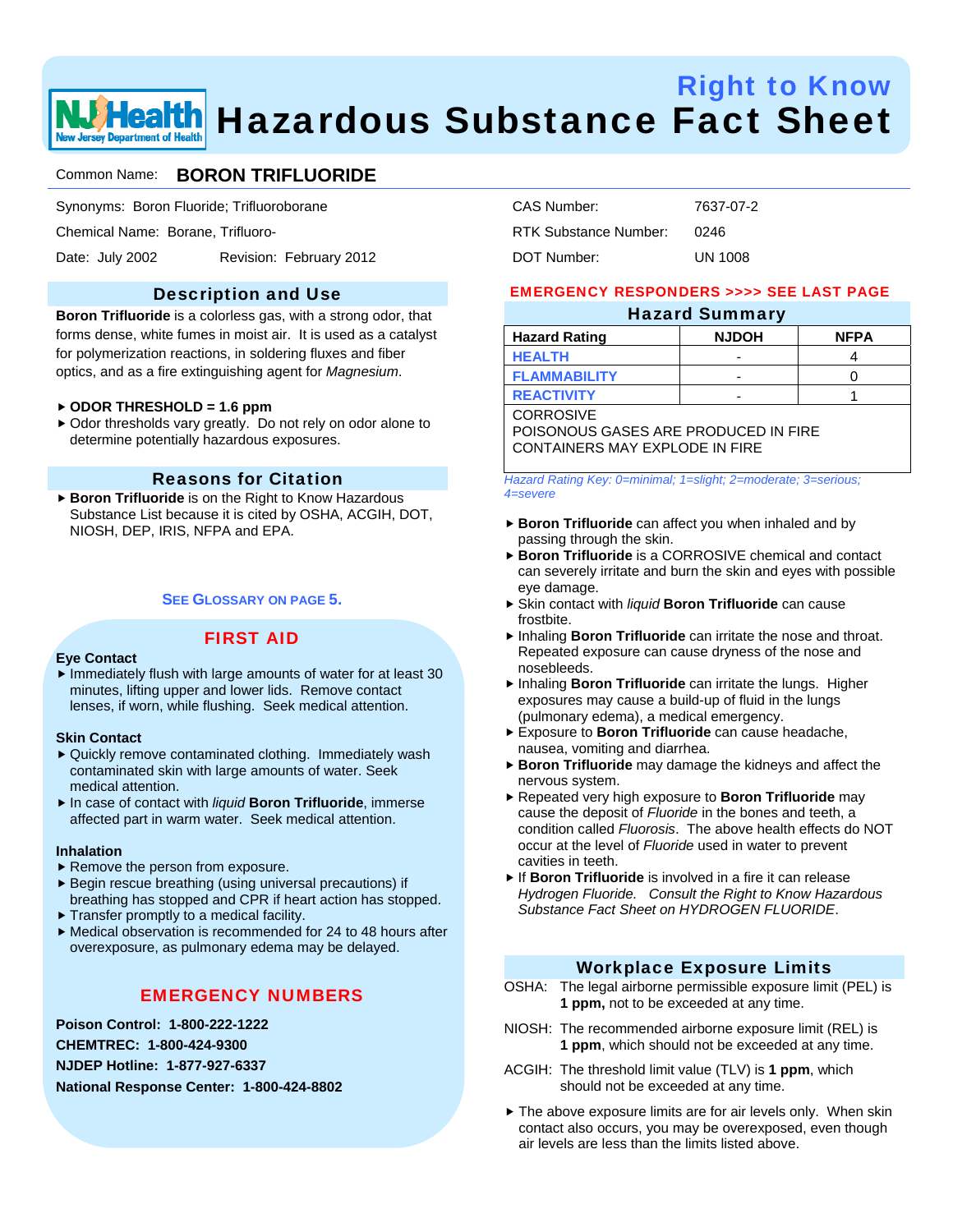### Determining Your Exposure

- Read the product manufacturer's Material Safety Data Sheet (MSDS) and the label to determine product ingredients and important safety and health information about the product mixture.
- $\blacktriangleright$  For each individual hazardous ingredient, read the New Jersey Department of Health Hazardous Substance Fact Sheet, available on the RTK website (www.nj.gov/health/eoh/rtkweb) or in your facility's RTK Central File or Hazard Communication Standard file.
- $\blacktriangleright$  You have a right to this information under the New Jersey Worker and Community Right to Know Act and the Public Employees Occupational Safety and Health (PEOSH) Act if you are a public worker in New Jersey, and under the federal Occupational Safety and Health Act (OSHA) if you are a private worker.
- ▶ The New Jersey Right to Know Act requires most employers to label chemicals in the workplace and requires public employers to provide their employees with information concerning chemical hazards and controls. The federal OSHA Hazard Communication Standard (29 CFR 1910.1200) and the PEOSH Hazard Communication Standard (N.J.A.C. 12:100-7) require employers to provide similar information and training to their employees.

This Fact Sheet is a summary of available information regarding the health hazards that may result from exposure. Duration of exposure, concentration of the substance and other factors will affect your susceptibility to any of the potential effects described below.

### Health Hazard Information

#### **Acute Health Effects**

The following acute (short-term) health effects may occur immediately or shortly after exposure to **Boron Trifluoride**:

- $\triangleright$  Contact can severely irritate and burn the skin and eyes with possible eye damage.
- ▶ Skin contact with *liquid* Boron Trifluoride can cause frostbite.
- **F** Inhaling **Boron Trifluoride** can irritate the nose and throat.
- **Finhaling Boron Trifluoride** can irritate the lungs causing coughing and/or shortness of breath. Higher exposures may cause a build-up of fluid in the lungs (pulmonary edema), a medical emergency, with severe shortness of breath.
- **Exposure to Boron Trifluoride** can cause headache, nausea, vomiting and diarrhea.

#### **Chronic Health Effects**

The following chronic (long-term) health effects can occur at some time after exposure to **Boron Trifluoride** and can last for months or years:

#### *Cancer Hazard*

 $\blacktriangleright$  According to the information presently available to the New Jersey Department of Health, **Boron Trifluoride** has not been tested for its ability to cause cancer in animals.

#### *Reproductive Hazard*

 $\blacktriangleright$  According to the information presently available to the New Jersey Department of Health, **Boron Trifluoride** has not been tested for its ability to affect reproduction.

#### *Other Effects*

- $\blacktriangleright$  Repeated exposure can cause dryness of the nose and nosebleeds.
- **Boron Trifluoride** can irritate the lungs. Repeated exposure may cause bronchitis to develop with coughing, phlegm, and/or shortness of breath.
- **Boron Trifluoride** may damage the kidneys and affect the nervous system.
- $\blacktriangleright$  Repeated, very high exposure to **Boron Trifluoride** can cause the deposit of *Fluoride* in the bones and teeth, a condition called *Fluorosis*. This may cause pain, disability and mottling of the teeth.

#### Medical

#### **Medical Testing**

For frequent or potentially high exposure (half the PEL or greater), the following are recommended before beginning work and at regular times after that:

▶ *Fluoride* levels in urine higher than 4 mg/liter indicate overexposure

If symptoms develop or overexposure is suspected, the following are recommended:

- $\blacktriangleright$  Lung function tests
- $\blacktriangleright$  Kidney function tests

Any evaluation should include a careful history of past and present symptoms with an exam. Medical tests that look for damage already done are not a substitute for controlling exposure.

You have a legal right to request copies of your medical testing under the OSHA Access to Employee Exposure and Medical Records Standard (29 CFR 1910.1020).

#### **Mixed Exposures**

 $\triangleright$  Smoking can cause heart disease, lung cancer, emphysema, and other respiratory problems. It may worsen respiratory conditions caused by chemical exposure. Even if you have smoked for a long time, stopping now will reduce your risk of developing health problems.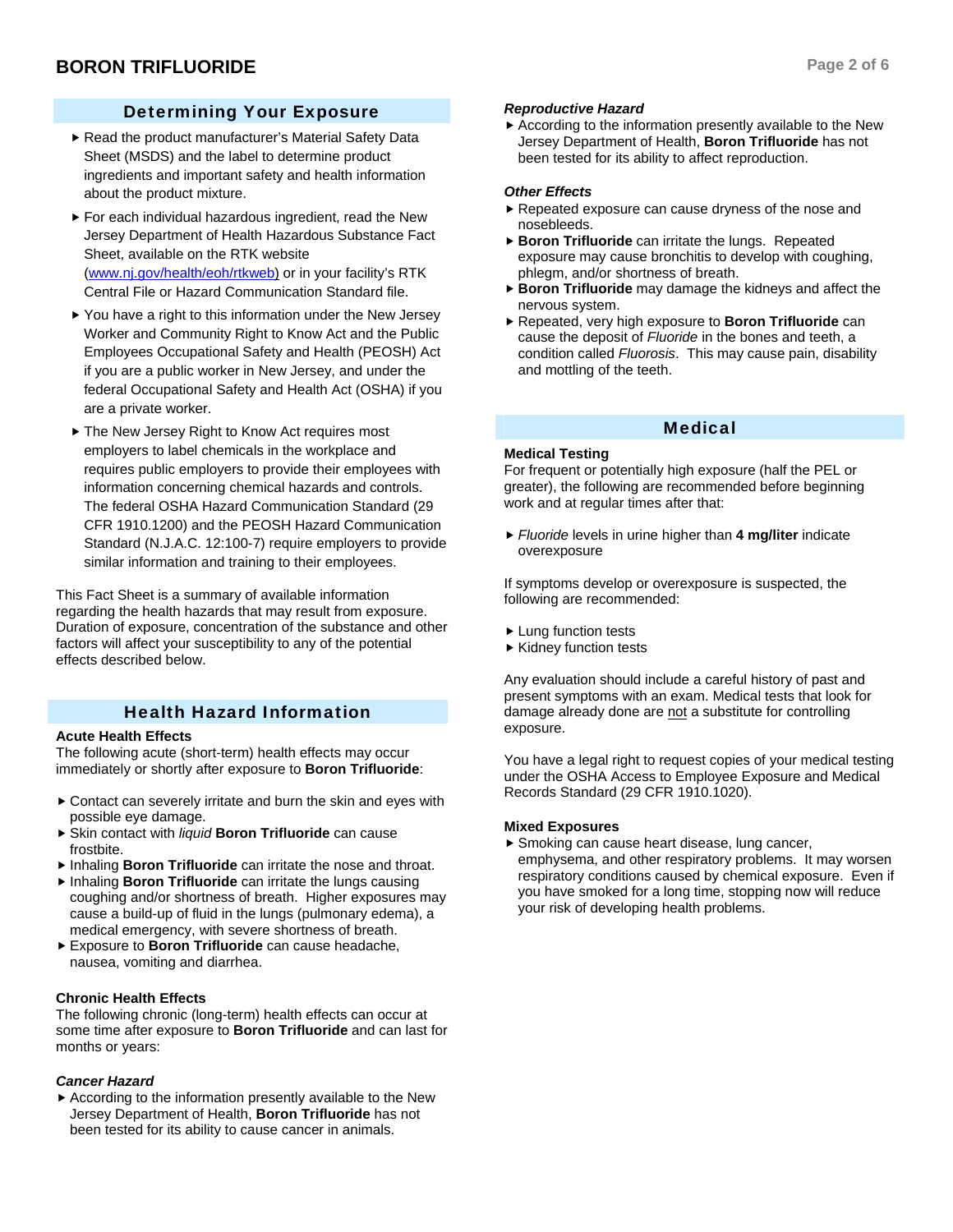### Workplace Controls and Practices

Very toxic chemicals, or those that are reproductive hazards or sensitizers, require expert advice on control measures if a less toxic chemical cannot be substituted. Control measures include: (1) enclosing chemical processes for severely irritating and corrosive chemicals, (2) using local exhaust ventilation for chemicals that may be harmful with a single exposure, and (3) using general ventilation to control exposures to skin and eye irritants. For further information on workplace controls, consult the NIOSH document on Control Banding at www.cdc.gov/niosh/topics/ctrlbanding/.

The following work practices are also recommended:

- $\blacktriangleright$  Label process containers.
- $\blacktriangleright$  Provide employees with hazard information and training.
- $\blacktriangleright$  Monitor airborne chemical concentrations.
- $\blacktriangleright$  Use engineering controls if concentrations exceed recommended exposure levels.
- $\blacktriangleright$  Provide eye wash fountains and emergency showers.
- $\blacktriangleright$  Wash or shower if skin comes in contact with a hazardous material.
- $\blacktriangleright$  Always wash at the end of the workshift.
- $\triangleright$  Change into clean clothing if clothing becomes contaminated.
- $\triangleright$  Do not take contaminated clothing home.
- $\triangleright$  Get special training to wash contaminated clothing.
- $\triangleright$  Do not eat, smoke, or drink in areas where chemicals are being handled, processed or stored.
- $\blacktriangleright$  Wash hands carefully before eating, smoking, drinking, applying cosmetics or using the toilet.

In addition, the following may be useful or required:

- $\triangleright$  Specific actions are required for this chemical by OSHA. Refer to the OSHA *Compressed gases* Standard (29 CFR 1910.101).
- $\triangleright$  Where possible, transfer **Boron Trifluoride** from cylinders or other containers to process containers in an enclosed system.

### Personal Protective Equipment

The OSHA Personal Protective Equipment Standard (29 CFR 1910.132) requires employers to determine the appropriate personal protective equipment for each hazard and to train employees on how and when to use protective equipment.

The following recommendations are only guidelines and may not apply to every situation.

#### **Gloves and Clothing**

- ▶ Avoid skin contact with **Boron Trifluoride**. Wear personal protective equipment made from material that can not be permeated or degraded by this substance. Safety equipment suppliers and manufacturers can provide recommendations on the most protective glove and clothing material for your operation.
- $\triangleright$  The recommended glove material for **Boron Trifluoride** is Viton/Butyl.
- $\triangleright$  The recommended protective clothing materials for **Boron Trifluoride** are Tychem® BR, CSM and TK, or the equivalent.
- $\triangleright$  Where exposure to cold equipment, vapors, or liquid may occur, employees should be provided with *insulated* gloves and special clothing designed to prevent the freezing of body tissues.
- $\blacktriangleright$  All protective clothing (suits, gloves, footwear, headgear) should be clean, available each day, and put on before work.

#### **Eye Protection**

- $\blacktriangleright$  Wear non-vented goggles when working with liquids that splash or when vapors and/or fumes are present. A face shield is also required if the liquid is severely irritating or corrosive to the skin and eyes.
- $\triangleright$  Do not wear contact lenses when working with this substance.

#### **Respiratory Protection**

*Improper use of respirators is dangerous.* Respirators should only be used if the employer has implemented a written program that takes into account workplace conditions, requirements for worker training, respirator fit testing, and medical exams, as described in the OSHA Respiratory Protection Standard (29 CFR 1910.134).

- Where the potential exists for exposure over **1 ppm**, use a supplied-air respirator with a full facepiece operated in a pressure-demand or other positive-pressure mode. For increased protection use in combination with an auxiliary self-contained breathing apparatus or an emergency escape air cylinder.
- ► Exposure to 25 ppm is immediately dangerous to life and health. If the possibility of exposure above **25 ppm** exists, use a self-contained breathing apparatus with a full facepiece operated in a pressure-demand or other positivepressure mode equipped with an emergency escape air cylinder.

### Fire Hazards

If employees are expected to fight fires, they must be trained and equipped as stated in the OSHA Fire Brigades Standard (29 CFR 1910.156).

- $\blacktriangleright$  Extinguish fire using an agent suitable for type of surrounding fire. **Boron Trifluoride** itself does not burn.
- $\triangleright$  Stop flow of gas and use water spray to disperse vapors.
- ▶ POISONOUS GASES ARE PRODUCED IN FIRE, including *Hydrogen Fluoride* and *Boric Acid*.
- **CONTAINERS MAY EXPLODE IN FIRE.**
- Use water spray to keep fire-exposed containers cool.
- **Boron Trifluoride** may be shipped or stored in complexes with flammable solvents (such as *Ethyl Ether*). These complexes may be a fire risk.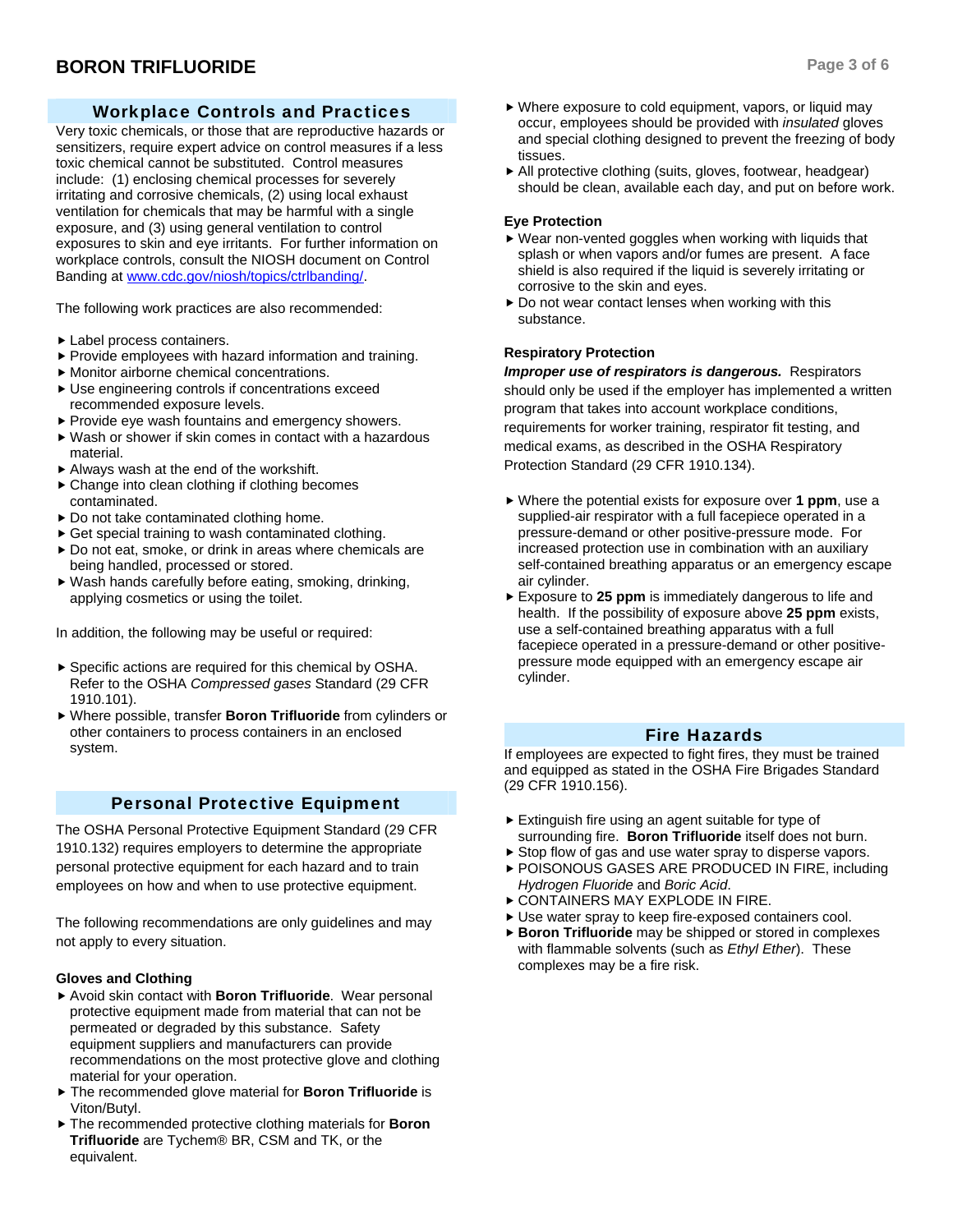### Spills and Emergencies

If employees are required to clean-up spills, they must be properly trained and equipped. The OSHA Hazardous Waste Operations and Emergency Response Standard (29 CFR 1910.120) may apply.

If **Boron Trifluoride** is leaked, take the following steps:

- $\blacktriangleright$  Evacuate personnel and secure and control entrance to the area.
- $\blacktriangleright$  Eliminate ignition sources.
- $\blacktriangleright$  Ventilate area of leak to disperse the gas.
- $\triangleright$  Stop flow of gas. If source of leak is a cylinder and the leak cannot be stopped in place, remove the leaking cylinder to a safe place in the open air, and repair leak or allow cylinder to empty.
- ► It may be necessary to contain and dispose of **Boron Trifluoride** as a HAZARDOUS WASTE. Contact your state Department of Environmental Protection (DEP) or your regional office of the federal Environmental Protection Agency (EPA) for specific recommendations.

### Handling and Storage

Prior to working with **Boron Trifluoride** you should be trained on its proper handling and storage.

- **Boron Trifluoride** reacts with WATER to form toxic *Hydrogen Fluoride gas*.
- **Boron Trifluoride** reacts violently with ALKALI METALS (such as LITHIUM, SODIUM and POTASSIUM); ALKYL NITRATES (such as AMYL NITRATE, BUTYL NITRATE and NITROCELLULOSE); CALCIUM OXIDE; and LIME (CALCIUM HYDROXIDE).
- **Boron Trifluoride** attacks many METALS in the presence of WATER.
- $\triangleright$  Store in tightly closed containers in a cool, well-ventilated area and protect from temperatures above  $125^{\circ}$ F (52 $^{\circ}$ C).

## Occupational Health Information Resources

The New Jersey Department of Health offers multiple services in occupational health. These services include providing informational resources, educational materials, public presentations, and industrial hygiene and medical investigations and evaluations.

#### **For more information, please contact:**

 New Jersey Department of Health Right to Know PO Box 368 Trenton, NJ 08625-0368 Phone: 609-984-2202 Fax: 609-984-7407 E-mail: rtk@doh.state.nj.us Web address: http://www.nj.gov/health/eoh/rtkweb

*The Right to Know Hazardous Substance Fact Sheets are not intended to be copied and sold for commercial purposes.*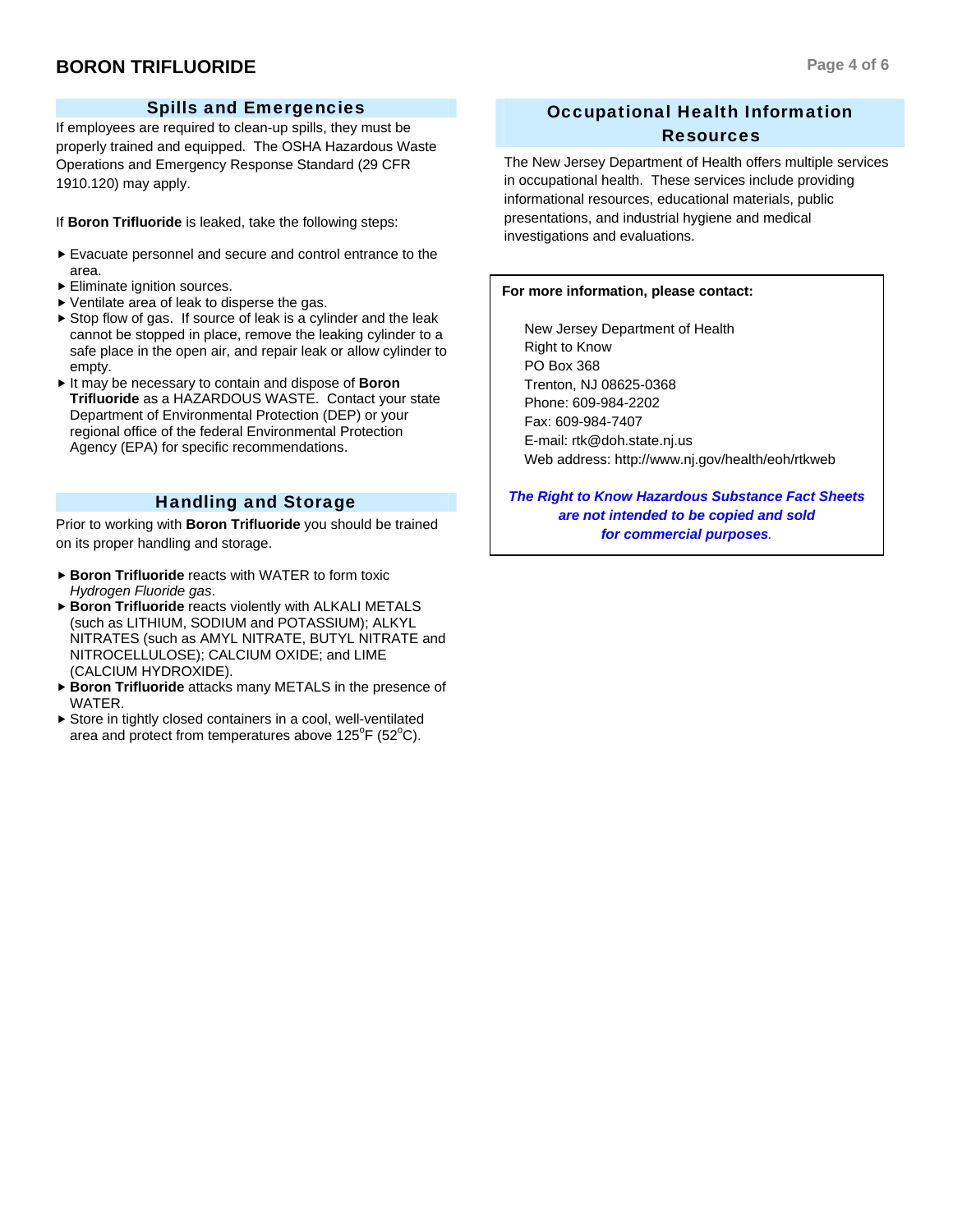### **BORON TRIFLUORIDE Page 5 of 6**

#### **GLOSSARY**

**ACGIH** is the American Conference of Governmental Industrial Hygienists. They publish guidelines called Threshold Limit Values (TLVs) for exposure to workplace chemicals.

**Acute Exposure Guideline Levels** (AEGLs) are established by the EPA. They describe the risk to humans resulting from once-in-a lifetime, or rare, exposure to airborne chemicals.

**Boiling point** is the temperature at which a substance can change its physical state from a liquid to a gas.

A **carcinogen** is a substance that causes cancer.

The **CAS number** is unique, identifying number, assigned by the Chemical Abstracts Service, to a specific chemical.

**CFR** is the Code of Federal Regulations, which are the regulations of the United States government.

A **combustible** substance is a solid, liquid or gas that will burn.

A **corrosive** substance is a gas, liquid or solid that causes destruction of human skin or severe corrosion of containers.

The **critical temperature** is the temperature above which a gas cannot be liquefied, regardless of the pressure applied.

**DEP** is the New Jersey Department of Environmental Protection.

**DOT** is the Department of Transportation, the federal agency that regulates the transportation of chemicals.

**EPA** is the Environmental Protection Agency, the federal agency responsible for regulating environmental hazards.

**ERG** is the Emergency Response Guidebook. It is a guide for emergency responders for transportation emergencies involving hazardous substances.

**Emergency Response Planning Guideline** (ERPG) values provide estimates of concentration ranges where one reasonably might anticipate observing adverse effects.

A **fetus** is an unborn human or animal.

A **flammable** substance is a solid, liquid, vapor or gas that will ignite easily and burn rapidly.

The **flash point** is the temperature at which a liquid or solid gives off vapor that can form a flammable mixture with air.

**IARC** is the International Agency for Research on Cancer, a scientific group.

**Ionization Potential** is the amount of energy needed to remove an electron from an atom or molecule. It is measured in electron volts.

**IRIS** is the Integrated Risk Information System database on human health effects that may result from exposure to various chemicals, maintained by federal EPA.

**LEL** or **Lower Explosive Limit**, is the lowest concentration of a combustible substance (gas or vapor) in the air capable of continuing an explosion.

**mg/m3** means milligrams of a chemical in a cubic meter of air. It is a measure of concentration (weight/volume).

A **mutagen** is a substance that causes mutations. A **mutation** is a change in the genetic material in a body cell. Mutations can lead to birth defects, miscarriages, or cancer.

**NFPA** is the National Fire Protection Association. It classifies substances according to their fire and explosion hazard.

**NIOSH** is the National Institute for Occupational Safety and Health. It tests equipment, evaluates and approves respirators, conducts studies of workplace hazards, and proposes standards to OSHA.

**NTP** is the National Toxicology Program which tests chemicals and reviews evidence for cancer.

**OSHA** is the federal Occupational Safety and Health Administration, which adopts and enforces health and safety standards.

**PEOSHA** is the New Jersey Public Employees Occupational Safety and Health Act, which adopts and enforces health and safety standards in public workplaces.

**Permeated** is the movement of chemicals through protective materials.

**ppm** means parts of a substance per million parts of air. It is a measure of concentration by volume in air.

**Protective Action Criteria** (PAC) are values established by the Department of Energy and are based on AEGLs and ERPGs. They are used for emergency planning of chemical release events.

A **reactive** substance is a solid, liquid or gas that releases energy under certain conditions.

**STEL** is a Short Term Exposure Limit which is usually a 15 minute exposure that should not be exceeded at any time during a work day.

A **teratogen** is a substance that causes birth defects by damaging the fetus.

**UEL** or **Upper Explosive Limit** is the highest concentration in air above which there is too much fuel (gas or vapor) to begin a reaction or explosion.

**Vapor Density** is the ratio of the weight of a given volume of one gas to the weight of another (usually *Air*), at the same temperature and pressure.

The **vapor pressure** is a force exerted by the vapor in equilibrium with the solid or liquid phase of the same substance. The higher the vapor pressure the higher concentration of the substance in air.